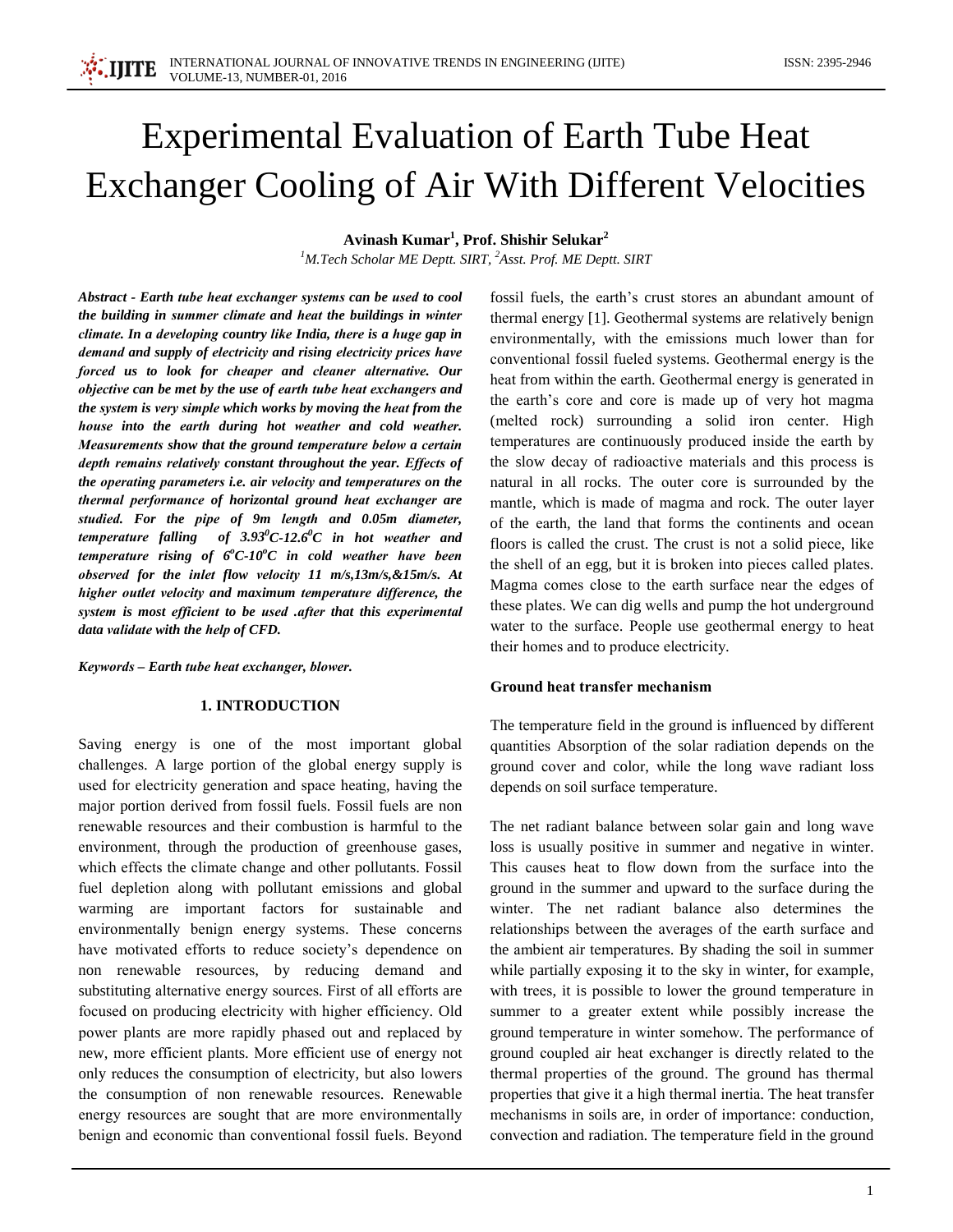depends on the soil type and the moisture contained respectively.

# 2. SYSTEM MODEL

#### **Description Of The Set-Up**

For the experimental work we used MS pipe of 5 cm diameter and was buried at a depth of 3meters. A blower was used to drive the air through the pipe which was circulated throughout the pipe. A vane type anemometer and thermocouple was used to measure the velocity and temperature of the air respectively. The thermocouple was attached with the Temperature sensor The experimental setup in the figure 5.1 consists of the 5 cm diameter MS pipe buried below the ground level at a depth of 3 m. At a depth of 3 m, the pipe is spread horizontally for a length of 3m. The total length of the experimental set-up is 9 m.



#### **Cooling Model Test:**

The air velocity was 11 m/s, 13m/s & 15m/s Velocity was measured by a portable, digital vane type anemometer .The vane size is  $66 \times 132 \times 29.2$  mm and velocity range 0.3 to 45 m/s. The anemometer measures mean air velocity. The volume flow rate of air was 0.0863 m3/s and mass flow rate 0.0269 kg/s. The ETHE system was operated for seven hours a 3days (28,29&30may-2015) for May month. The tube air temperature at the inlet, middle and outlet, were noted at the interval of one hour. System was turned on at 10.00 AM and shut down at 5 PM. Tests in May were carried out on 28th, 29th, and 30th 2015). The ambient temperature on these three days was very similar. The results of the three days were therefore averaged. Table-1(a) shows the data, which is reading of three days and Table-1(b) mean of the reading of three days. The ambient temperature started with 30.73oC at 10.00 AM and rose to a maximum of 40.13oC at 2 PM. The temperature of air at outlet was 26.8oC at when system started in 10am.. The outlet temperature was just above the basic soil temperature  $(26.60C)$ . The table also shows the COP values. The maximum COP Achieved at 2pm i.e2.702

| Average Inlet Temp, Middle And Outlet Temp. Of |                      |       |       |       |            |  |  |  |  |
|------------------------------------------------|----------------------|-------|-------|-------|------------|--|--|--|--|
| ETHE(MAY-2015)                                 |                      |       |       |       |            |  |  |  |  |
| Time                                           | Velocity             | Ta=Ti | Tm    | To    | <b>COP</b> |  |  |  |  |
|                                                | 11m/s                | 30.4  | 28.2  | 26.72 | 0.5702     |  |  |  |  |
| 10:00                                          | 13m/s                | 30.4  | 28.4  | 27.61 | 0.567      |  |  |  |  |
|                                                | 15m/s                | 30.4  | 29.41 | 28.67 | 0.501      |  |  |  |  |
|                                                | 11m/s                | 33.65 | 29.42 | 25.9  | 1.648      |  |  |  |  |
| 11:00                                          | 13m/s                | 33.65 | 30.3  | 27.16 | 1.6319     |  |  |  |  |
|                                                | 15m/s                | 33.65 | 31.86 | 30.14 | 1.018      |  |  |  |  |
|                                                | 11m/s                | 36.57 | 30.47 | 27.26 | 1.978      |  |  |  |  |
| 12:00                                          | 13m/s                | 36.57 | 32.2  | 28.56 | 1.878      |  |  |  |  |
|                                                | $\overline{15m/s}$   | 36.57 | 32.47 | 32.76 | 1.1025     |  |  |  |  |
|                                                | 11m/s                | 37.63 | 32.37 | 27.0  | 2.2404     |  |  |  |  |
| 13:00                                          | 13m/s                | 37.63 | 33.87 | 31.34 | 1.58       |  |  |  |  |
|                                                | 15m/s                | 37.63 | 34.17 | 33.3  | 1.256      |  |  |  |  |
|                                                | $\overline{1}$ 1m/s  | 40.14 | 34.56 | 29.19 | 0.232      |  |  |  |  |
| 14:00                                          | 13m/s                | 40.14 | 35.87 | 33.4  | 1.69       |  |  |  |  |
|                                                | 15m/s                | 40.14 | 31.17 | 35.54 | 1.33       |  |  |  |  |
|                                                | $\overline{1}$ 1 m/s | 40.00 | 33.27 | 30.17 | 2.09       |  |  |  |  |
| 15:00                                          | 13m/s                | 40.00 | 36.77 | 30.16 | 2.08       |  |  |  |  |
|                                                | $\overline{15m/s}$   | 40.00 | 37.17 | 35.87 | 1.19       |  |  |  |  |
| 16:00                                          | 11m/s                | 39.97 | 34.51 | 33.23 | 1.43       |  |  |  |  |
|                                                | 13m/s                | 39.97 | 35.87 | 35.5  | 1.12       |  |  |  |  |
|                                                | 15m/s                | 39.97 | 36.47 | 35.54 | 1.08       |  |  |  |  |
|                                                | 11m/s                | 39.6  | 34.47 | 30.89 | 1.64       |  |  |  |  |
| 17:00                                          | 13m/s                | 39.6  | 35.4  | 32.67 | 1.54       |  |  |  |  |
|                                                | 15m/s                | 39.6  | 38.03 | 37.47 | 0.61       |  |  |  |  |

#### Table 5.1(b): Average Inlet Temp, And Outlet Temp. Of  $ETHE(MAY-2015)$

#### **HEATING MODEL TEST:**

Heating mode test tests were carried out for three Day of Jan.2015 (06<sup>, 7&8<sup>th</sup>)The system was turned on at 10am</sup> and operated for 8 hours continuously, till 5 pm that day.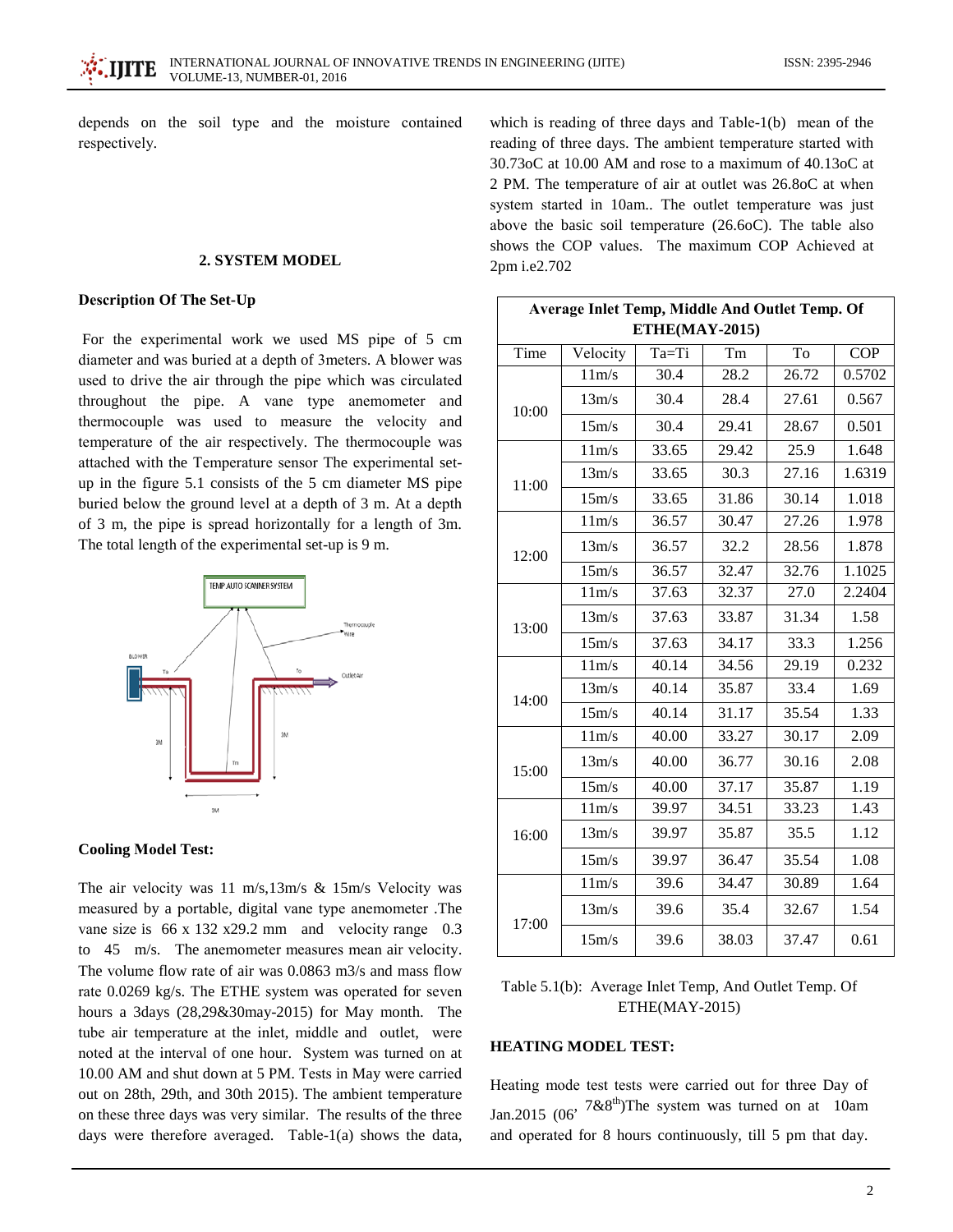Temperature readings were noted at hourly interval. Here also the conditions on the three consecutive days were similar and therefore the results combined. Table  $5.2(a)$ shows the measured data, and Table  $5.2(b)$  which is the mean of three test runs. The ambient temperature started at  $_{21}$ oC (10 AM), increasing the highest value 30.30oC at 5 pM. Basic soil temperature at 3 m depth was constant at 24.2oC. Temperature of the air at the outlet varying from 27.53oC to 40.36oC. ETHE was able to raise the ambient air temperature at 5 PM from 21.00oC to 30.30oC. The table also shows the COP values. The maximum COP Achived at 5pm i.e2.25

| Average Inlet Temp, Middle And Outlet Temp. Of |              |       |       |       |            |  |  |  |
|------------------------------------------------|--------------|-------|-------|-------|------------|--|--|--|
| ETHE(JAN2015)                                  |              |       |       |       |            |  |  |  |
| Time                                           | Velocit<br>y | Ta=Ti | Tm    | To    | <b>COP</b> |  |  |  |
|                                                | 11m/s        | 21.00 | 23.23 | 27.5  | 1.388      |  |  |  |
| 10:00                                          | 13m/s        | 21.00 | 22.8  | 24.26 | 0.189      |  |  |  |
|                                                | 15m/s        | 21.00 | 22.33 | 23.13 | 0.167      |  |  |  |
|                                                | 11m/s        | 22.13 | 24.5  | 28.4  | 1.334      |  |  |  |
| 11:00                                          | 13m/s        | 22.13 | 23.1  | 25.10 | 0.746      |  |  |  |
|                                                | 15m/s        | 22.13 | 23.07 | 24.6  | 0.716      |  |  |  |
|                                                | 11m/s        | 24.30 | 28.56 | 31.2  | 1.468      |  |  |  |
| 12:00                                          | 13m/s        | 24.30 | 26.21 | 28.70 | 1.106      |  |  |  |
|                                                | 15m/s        | 24.30 | 25.32 | 27.30 | 0.870      |  |  |  |
| 13:00                                          | 11m/s        | 26.52 | 30.8  | 34.2  | 1.680      |  |  |  |
|                                                | 13m/s        | 26.52 | 29.52 | 30.72 | 1.052      |  |  |  |
|                                                | 15m/s        | 26.52 | 28.17 | 29.32 | 1.043      |  |  |  |
|                                                | 11m/s        | 27.30 | 32.56 | 36.30 | 2.340      |  |  |  |
| 14:00                                          | 13m/s        | 27.30 | 29.11 | 32.70 | 1.357      |  |  |  |
|                                                | 15m/s        | 27.30 | 28.8  | 30.4  | 1.28       |  |  |  |
|                                                | 11m/s        | 27.27 | 33.57 | 36.5  | 1.96       |  |  |  |
| 15:00                                          | 13m/s        | 27.27 | 29.81 | 32.1  | 1.292      |  |  |  |
|                                                | 15m/s        | 27.27 | 28.4  | 30.92 | 1.058      |  |  |  |
| 16:00                                          | 11m/s        | 28.1  | 34.77 | 37.3  | 1.957      |  |  |  |
|                                                | 13m/s        | 28.1  | 33.37 | 35.67 | 1.903      |  |  |  |
|                                                | 15m/s        | 28.1  | 33.8  | 36.97 | 1.887      |  |  |  |
| 17:00                                          | 11m/s        | 27.1  | 29.23 | 32.3  | 1.106      |  |  |  |
|                                                | 13m/s        | 27.1  | 28.37 | 30.67 | 0.897      |  |  |  |
|                                                | 15m/s        | 27.1  | 28.4  | 29.93 | 0.821      |  |  |  |

Table-5.2(b) Inlet Temp, And Outlet Temp. Of ETHE(JAN-2015)

#### **CALCULATIONS:**

### FOR SUMMER SEASON (MAY-2015)

Area =  $\pi \times d^2/4 = \pi \times 0.05 \times 0.05/4 = 0.00196$  m<sup>2</sup>

Density of air =  $1.225$  kg/m3

Specific heat capacity of air,

 $Cp=1007$  J/kg K

Total cooling,  $Qc = mCp(Tinlet - Toutlet)$ 

Coefficient of Performance,  $COP = mCp(Tinlet -$ Toutlet)/Power Input

Mass flow rate,  $m =$  density x area x velocity=0.0269

Power Input  $= 125$ 

### FOR SUMMER SEASON (MAY-2015)

Area =  $\pi$  x d<sup>2</sup>/4=  $\pi$  x 0.05x0.05/4=0.00196 m<sup>2</sup>

Density of air =  $1.225$  kg/m3

Specific heat capacity of air,

Cp= 1007 J/kg K

Total cooling,  $Oc = mCp(Tinlet - Toutlet)$ 

Coefficient of Performance,  $COP = mCp(Tinlet -$ Toutlet)/Power Input

Mass flow rate,  $m =$  density x area x velocity=0.0269

Power Input  $= 125$ .

#### **CFD VALIDATION**

#### **INTRODUCTION:**

Computational fluid dynamics (CFD) is the use of applied mathematics, physics and computational software to visualize how a gas or liquid flows -- as well as how the gas or liquid affects objects as it flows past. Computational fluid dynamics is based on the Navier-Stokes equations. These equations describe how the velocity, pressure, temperature, and density of a moving fluid are related.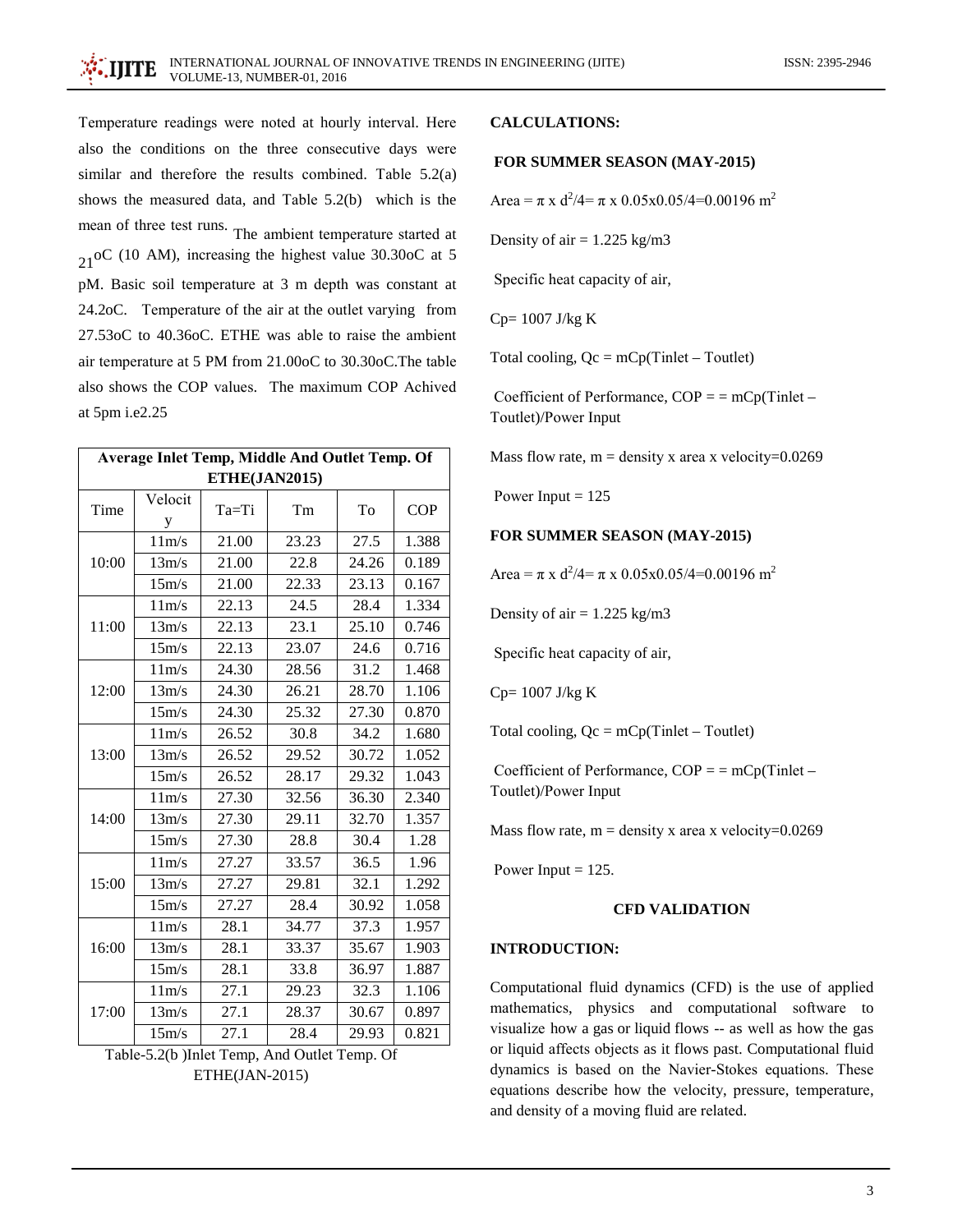#### **HOW TO WORK:**

You've probably heard the word "CFD" (Computational Fluid Dynamics) plenty of times when going through some technicalities inside the automotive world. In the article below, we'll try to explain how exactly CFD works, in an as humanly-understandable manner as possible, without getting stuck too much in the equations that come with it. Computational Fluid Dynamics is a method by which one uses certain algorithms or other numerical formulas to analyze the fluids' flow. Needless to say, the millions of calculations required to simulate how certain fluids flow after the interaction with a clearly-shaped body are made by a supercomputer, via well-designed software. Ergo, the more powerful the supercomputer, the more accurate the results of the CFD process.

## **RESULT VALIDATION:**

Result validation with the help of CFD is on the basis of following points

- 1. Advantage
- 2. Economy
- 3. Cost
- 4. Operation
- 5. Labour requirement
- 6. Drawing graph
- 7. Experimental result & cfd result compression

# **CFD RESULT FOR SUMMER**

| <b>TIME</b> | 11m/s |       |       | 13m/s |       |       | 15m/s |       |            |
|-------------|-------|-------|-------|-------|-------|-------|-------|-------|------------|
|             | Tin   | Tout  | COP   | Tin   | Tout  | COP   | Tin   | Tout  | <b>COP</b> |
| 10:00       | 30.4  | 26.78 | 0.839 | 30.4  | 27.78 | 0.738 | 30.4  | 28.28 | 0.707      |
| 11:00       | 33.65 | 26.72 | 1.615 | 33.65 | 27.42 | 1.730 | 33.65 | 27.50 | 1.681      |
| 12:00       | 36.57 | 27.10 | 2.009 | 36.57 | 28.08 | 2.205 | 36.57 | 28.09 | 2.450      |
| 13:00       | 37.63 | 27.08 | 2.240 | 37.63 | 27.74 | 2.481 | 37.63 | 28.67 | 2.591      |
| 14:00       | 40.14 | 27.10 | 2.770 | 40.14 | 27.72 | 3.115 | 40.14 | 28.10 | 3.483      |
| 15:00       | 40.00 | 27.08 | 2.743 | 40.00 | 27.09 | 3.159 | 40.00 | 28.09 | 3.447      |
| 16.00       | 39.97 | 27.17 | 2.683 | 39.97 | 27.65 | 3.052 | 39.97 | 28.16 | 3.368      |
| 17.00       | 39.64 | 27.10 | 2.656 | 39.64 | 27.87 | 2.947 | 39.64 | 28.10 | 3.330      |

**CFD RESULT FOR WINTER** 

| <b>TIME</b> | 11m/s |       | 13m/s |       |       | 15m/s      |       |       |            |  |
|-------------|-------|-------|-------|-------|-------|------------|-------|-------|------------|--|
|             |       |       |       |       |       |            |       |       |            |  |
|             | Tin   | Tout  | COP   | Tin   | Tout  | <b>COP</b> | Tin   | Tout  | <b>COP</b> |  |
| 10:00       | 21.00 | 27.47 | 1.393 | 21.00 | 26.50 | 1.386      | 21.00 | 25.88 | 1.436      |  |
| 11:00       | 22.13 | 28.60 | 1.343 | 22.13 | 27.60 | 1.336      | 22.13 | 25.90 | 1.048      |  |
| 12:00       | 24.30 | 31.40 | 1.515 | 24.30 | 30.40 | 1.536      | 24.30 | 29.80 | 1.599      |  |
| 13:00       | 26.52 | 34.52 | 1.712 | 26.52 | 33.52 | 1.770      | 26.52 | 32.82 | 1.839      |  |
| 14:00       | 27.30 | 36.48 | 1.961 | 27.30 | 35.47 | 2.066      | 27.30 | 34.76 | 2.181      |  |
| 15:00       | 27.27 | 36.62 | 2.001 | 27.27 | 35.63 | 2.112      | 27.27 | 34.62 | 2.148      |  |
| 16.00       | 28.10 | 39.47 | 2.219 | 28.10 | 38.48 | 2.368      | 28.10 | 37.80 | 2.538      |  |
| 17.00       | 27.10 | 40.30 | 2.189 | 17.10 | 39.30 | 2.332      | 27.10 | 38.30 | 2.401      |  |



Cfd Analysis For Summer